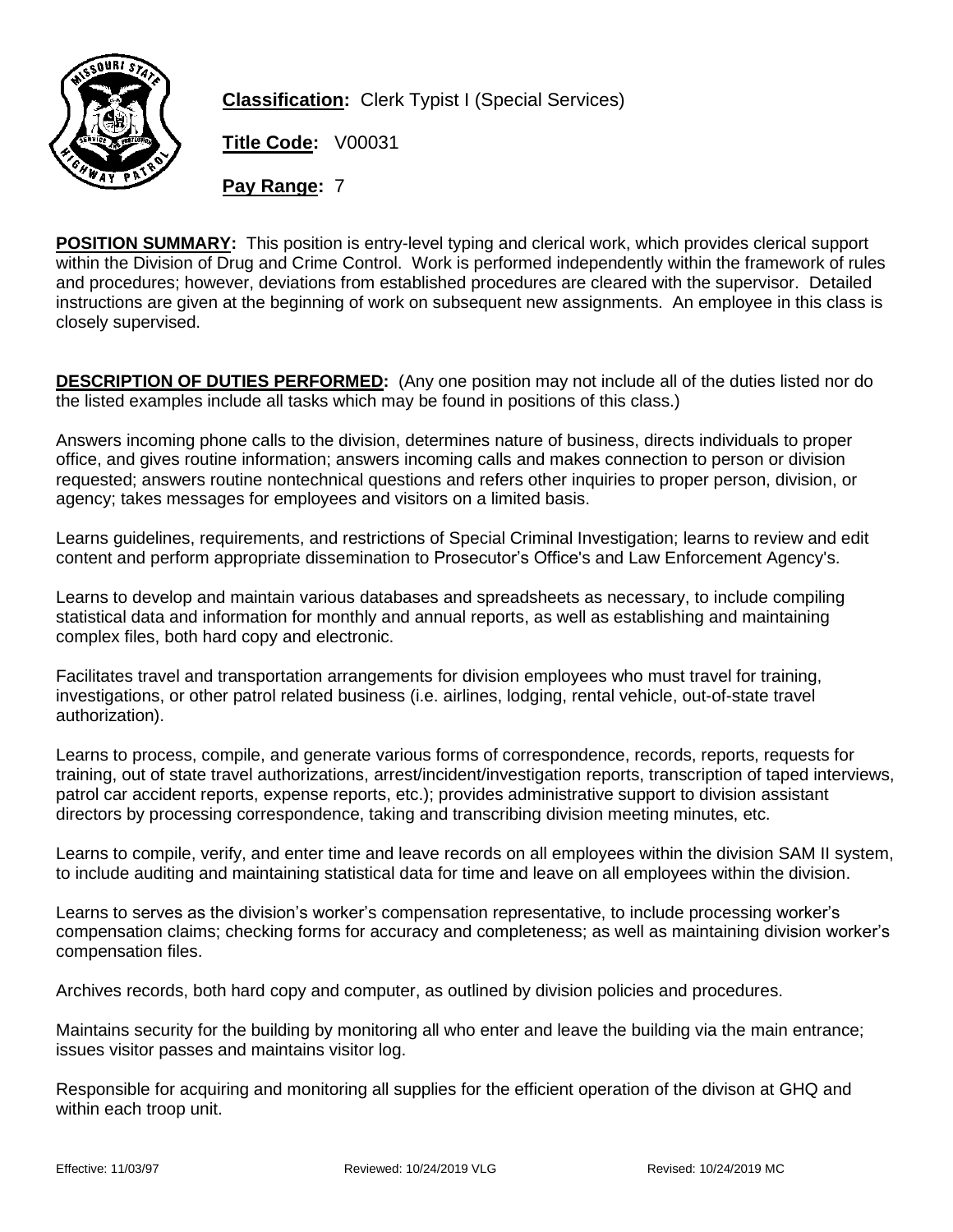## **Classification:** Clerk Typist I (Special Services) **Page 2** Page 2

Assists in processing and ensuring special investigation reports and all related correspondence contain proper English, grammar, spelling, and punctuation; maintains statistical summaries and files.

Provides assistance to other Division units with special work projects when current work demands will allow.

Files correspondence and reports numerically, alphabetically, and/or by subject, as well as transports, files, and purges records, documents, etc.

Processes division incoming and outgoing mail.

Makes division distribution on all materials, correspondence, reports, etc., and maintains the distribution list.

Performs other related work as assigned.

**REQUIRED KNOWLEDGE, SKILLS, AND ABILITIES:** Knowledge of business English, spelling, grammar, punctuation, and arithmetic.

Knowledge of modern office procedures, practices, and equipment.

Ability to learn Missouri's Sunshine Laws and departmental regulations governing the dissemination of criminal history records information.

Ability to maintain moderately complex clerical records and to prepare reports from such records.

Ability to learn and become proficient with the Patrol's various software programs (i.e., AS400, CJ02, MULES, NCIC, DOR, etc.).

Ability to make minor decisions in accordance with laws and regulations and apply these to work problems.

Ability to maintain complex records and files.

Ability to work independently and exercise initiative, with general supervision.

Ability to acquire and maintain MULES certification.

Ability to expedite a voluminous flow of detailed work, to work under pressure, and to meet deadlines.

Ability to alphabetize, transport, file, and purge records/documents.

Ability to proofread and edit correspondence, documents, reports, and computer entries.

Possess the skill to type at a rate of 40 words per minute with ten (10) errors or less.

Ability to operate basic office equipment as detailed in the description of duties.

Ability to handle restricted and confidential information in a professional manner and maintain the information as such.

Ability to communicate in English clearly and concisely, both orally and in writing.

Ability to establish and maintain harmonious working relations with others.